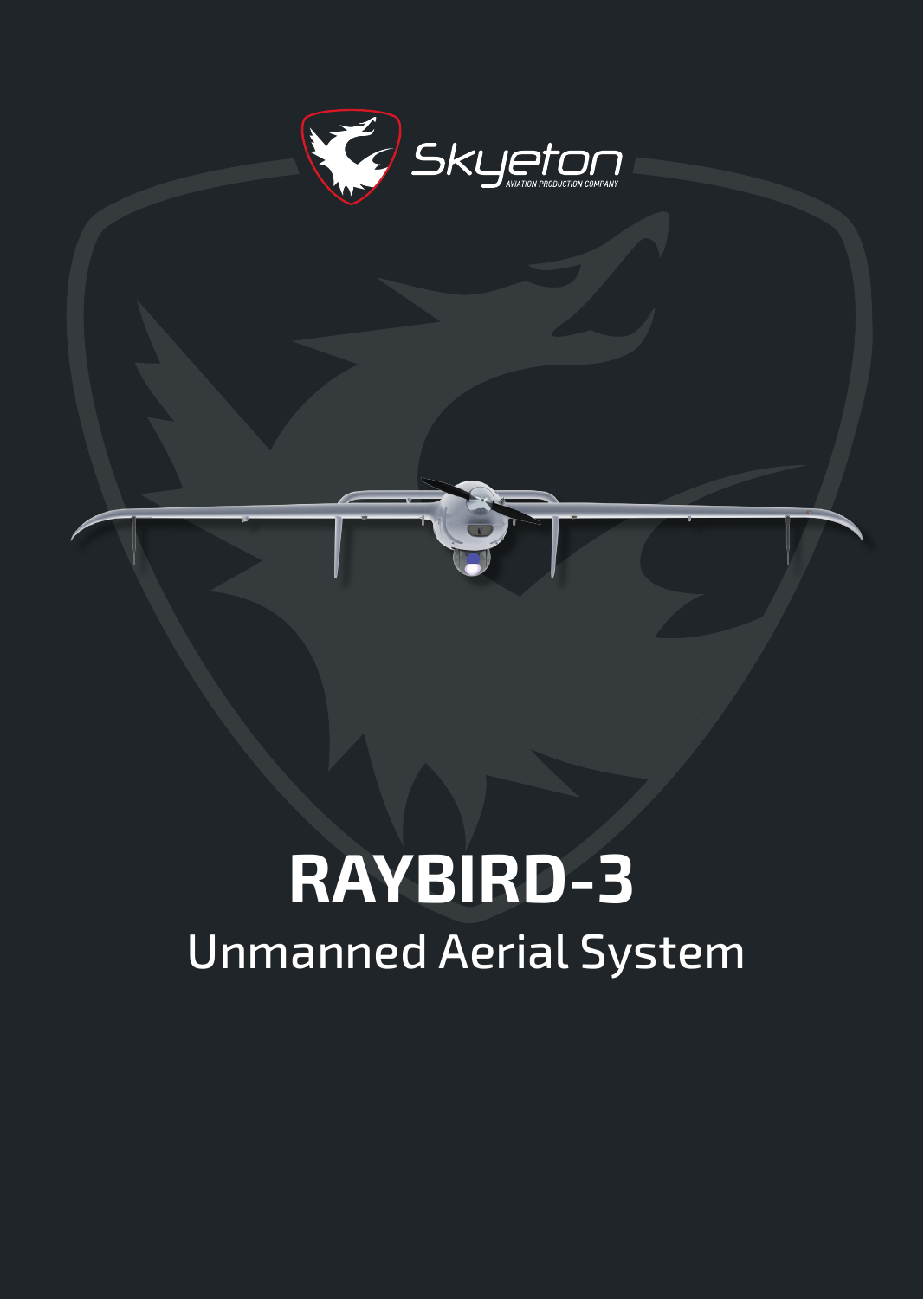# **Airborne support of special operations**



Recommended payload



**Streams and data collection during special operations, air support to ground divisions.**

#### **UAS tasks**

- Search for illegal crops of narcotic substances (hemp, poppy)
- Detection of places of illegal deforestation
- Detection of places of illegal mining (amber, precious stones, metals)
- Accompanying persons with transfer of the ransom
- Traffic monitoring

### **Improved border surveillance**

Real-time video transmission radius **24/7 mode** 120 km 120 km

Recommended payload



**Patrol of permanent and temporary checkpoints at the state border 24/7. UAS tasks**

- Patrolling border areas and detecting illegal crossings through checkpoints
- Prevention of illegal migration and illegal transportation of goods across state borders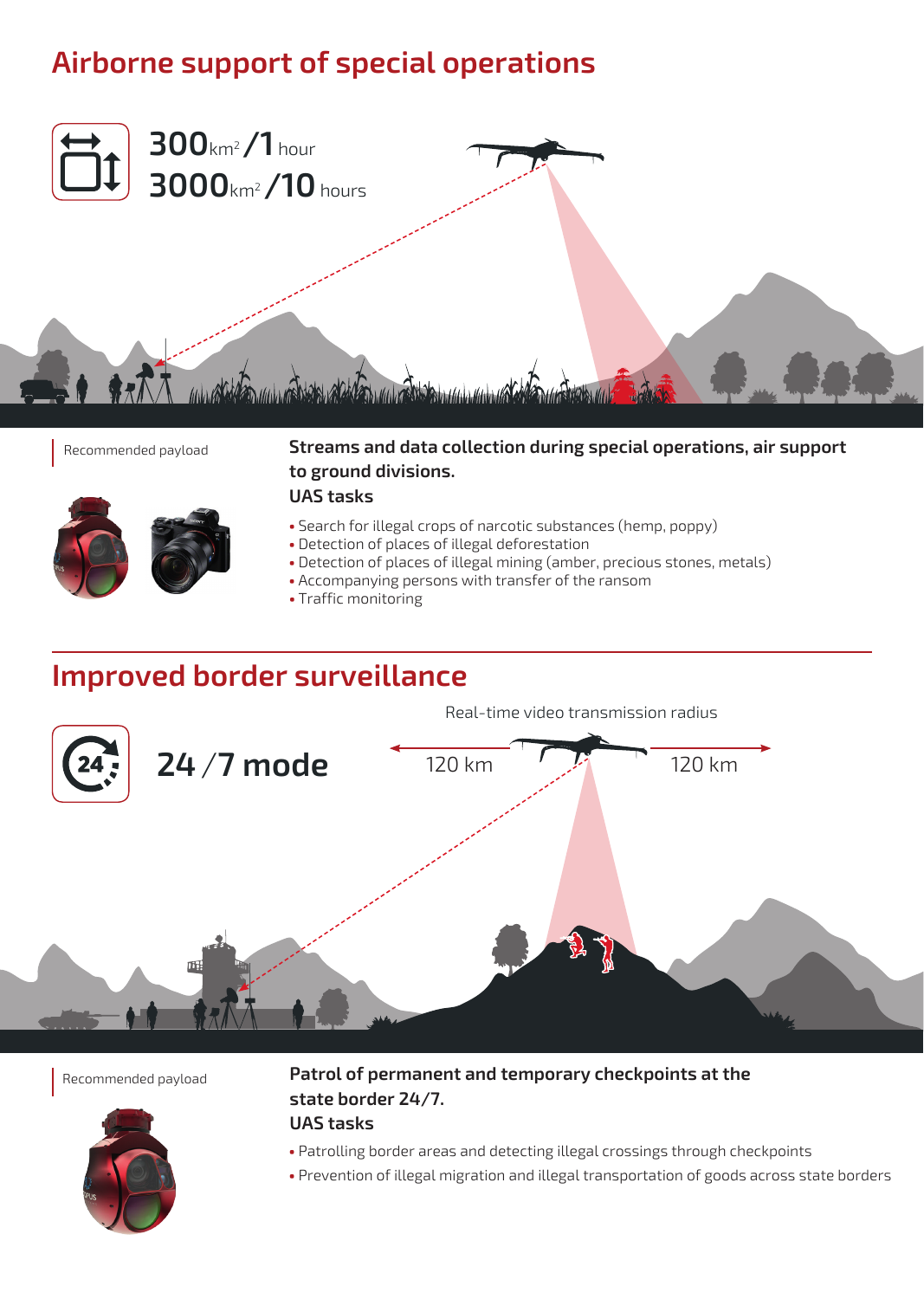# **Preventing wildfires and SAR operations**



Recommended payload



**Continuous mapping of disaster zones and prompt provision of information to the rapid response center. UAS tasks**

- Aerial reconnaissance of the fire situation in the fire season
- Coordination of firefighting operations
- Identification of dangerous "hot zones", "marking" of dangerous areas to help firefighters in planning and coordinating their actions
- Survey of natural disasters areas

# **ISTAR missions**







**Radio communication system for the exchange of intelligence between vehicles, ground units and headquarters. UAS tasks**

- Reconnaissance missions and preparation of troops for the enemy's offensive in areas with poor visibility
- Collection and transfer of intelligence for operational coordination of the tactical group during special operations in the conflict regions.